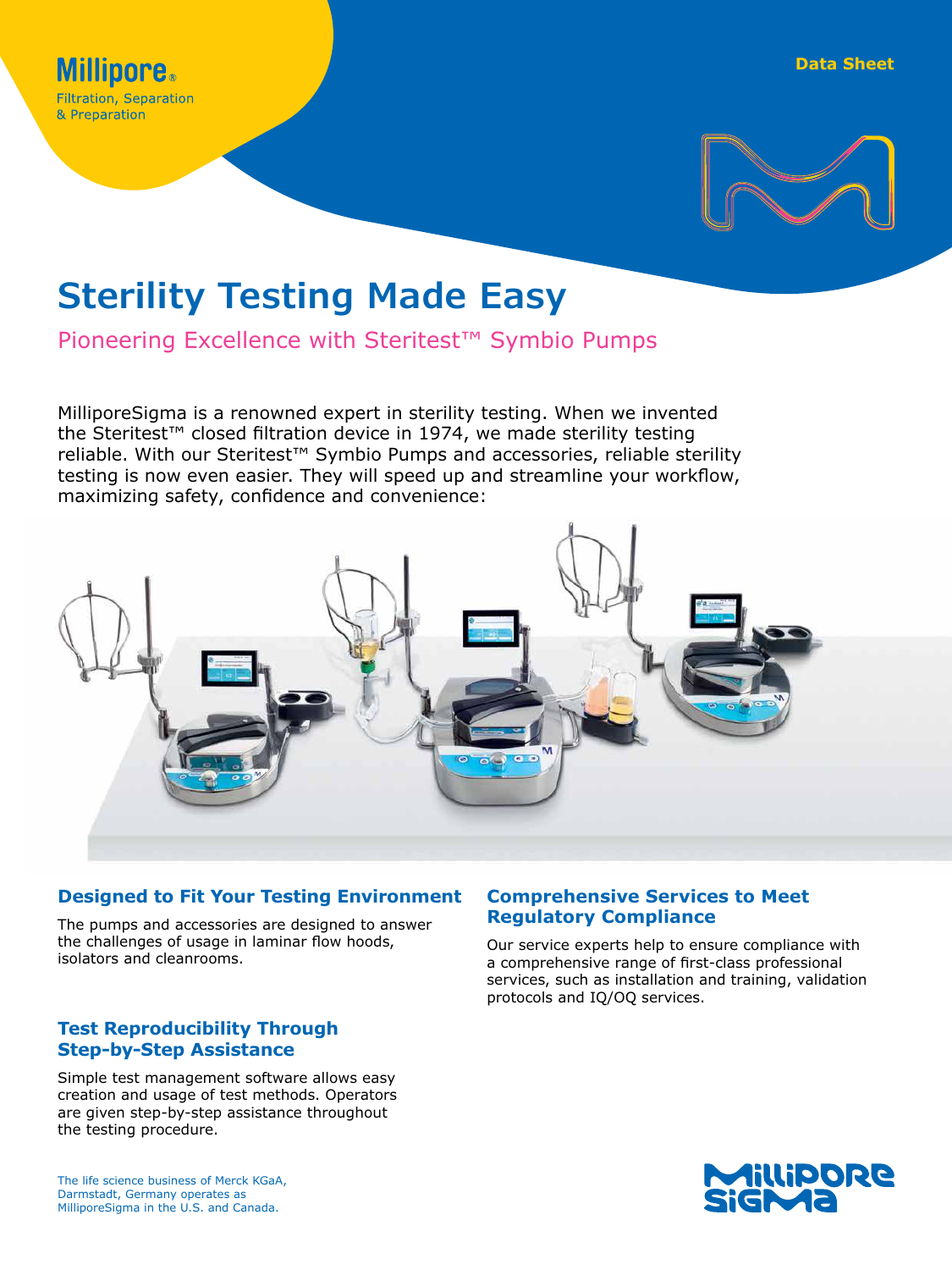# **The Solution to All Your Testing Problems**

# **Easy-to-Use Design**

- Reduced pump height for easy access in laminar flow hoods
- Compact pump frees working space and loading capacity in isolators
- Compatible with vertical and horizontal air flows

# **Reliable**

- The automatic pump head closure ensures quick and easy tube placement, as well as reliable splitting of the liquid sample
- Highly precise timer function: small volumes are sampled with high precision

#### **Safe**

- Cleanroom-friendly hardware: air-tight housing and passive cooling prevent particle emission
- Two pressure modes including automatic pumping speed reduction – alert the operator, reducing the risk of test interruption and minimizing the stress on any microorganisms that may be present
- Easy to clean and resistant to gas decontamination in isolators

# **Ergonomic**

• The housing's ergonomic shape allows easy tube loading; no risk of pinching gloves and consequent test interruption

# **First-Class Compliance Services**

Our service experts will help to ensure compliance and speed up implementation of any of the Steritest™ Symbio Pumps in your lab with a comprehensive range of professional services.

#### **Installation and Training**

Get your system up and running quickly with our installation and training service.

# **Validation Protocols**

Save precious time with our comprehensive and regulatory compliant validation protocols – from validation master plan to final report.

- Adjustable bottle holder height and tiltable display for perfect screen visibility
- Buttons designed to be operated with isolator gloves

#### **User-Friendly**

- Clear user interface displayed on a 11 cm (4.3 in.) color LCD screen
- Choice of operating language (Simplified Chinese, English, French, German, Italian, Japanese, Portuguese, Spanish, Russian or Turkish)
- Test methods library: store up to 250 filtration protocols and follow them step-by-step on the screen



# **IQ/OQ**

Simplify execution of your IQ/OQ. Our highly trained validation engineers will execute the system validation protocol for you, in your lab.

#### **Maintenance Agreement**

Stay compliant and ensure reliability of your pump over time with our maintenance agreements.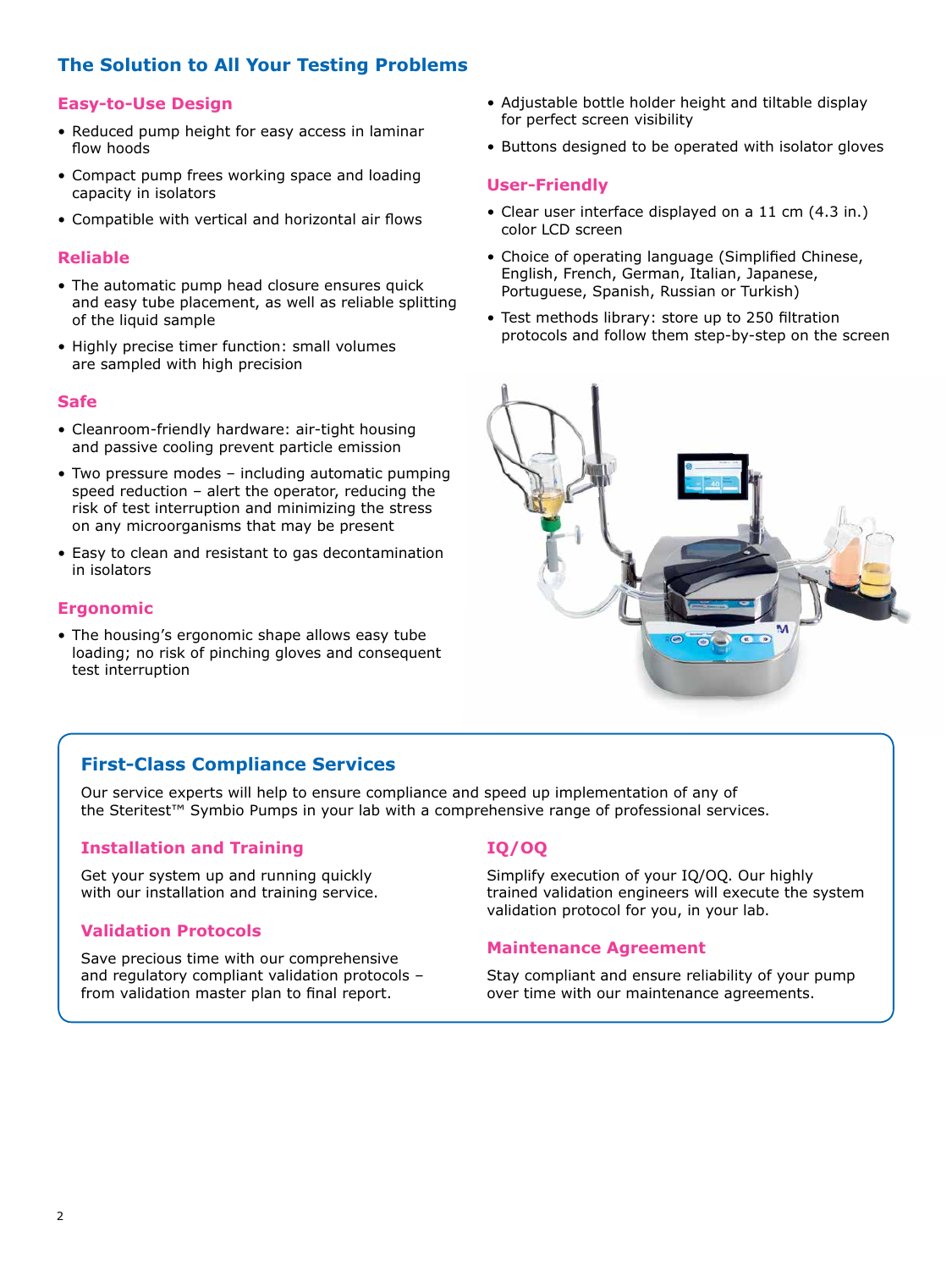# **Easy and Reliable Test Reproducibility**

# **Step-by-Step Onscreen Guidance**

Are you testing many products with different testing procedures? Afraid of mixing the filtration speeds, dilution fluids or number of rinsing steps? Bored of manually changing the speed and timer values? Want to ensure reproducibility among different operators?

Whatever your reasons, Steritest™ Symbio Pumps safeguard your testing procedure, ensure test method reproducibility and help you save time. The test method mode displays your sterility test protocols in an easy step-by-step way, including customized handling information.

Simply choose the desired test protocol in the Steritest™ Symbio Pump's test methods library. The test method revision number is displayed for conformity check, and the method also shows the right Steritest™ EZ filtration device(s) to use.

You will save time thanks to preset speed and timer values, automatic activation of the syringe dilution accesory or pressure regulation mode.



# **Enhance Your Steritest™ Symbio Pumps Capabilities in 5 Steps**

The dedicated Steritest™ Symbio Software allows easy creation and management of test methods and simplified synchronization.

- **Step 1:** Download the Steritest™ Symbio Software from our website **EM[DMillipore.com/](http://www.emdmillipore.com/steritest-software) [steritest-software](http://www.emdmillipore.com/steritest-software)** and install it on your laboratory computer
- **Step 2:** Create your test methods library; a preview screen displays the future appearance on the pump screen
- **Step 3:** Select the test method to be transferred to one or more Steritest™ Symbio Pumps
- **Step 4:** Update the pump memory (USB flash drive or network cable)
- **Step 5:** Print and sign the test methods details after cross checking with your quality system

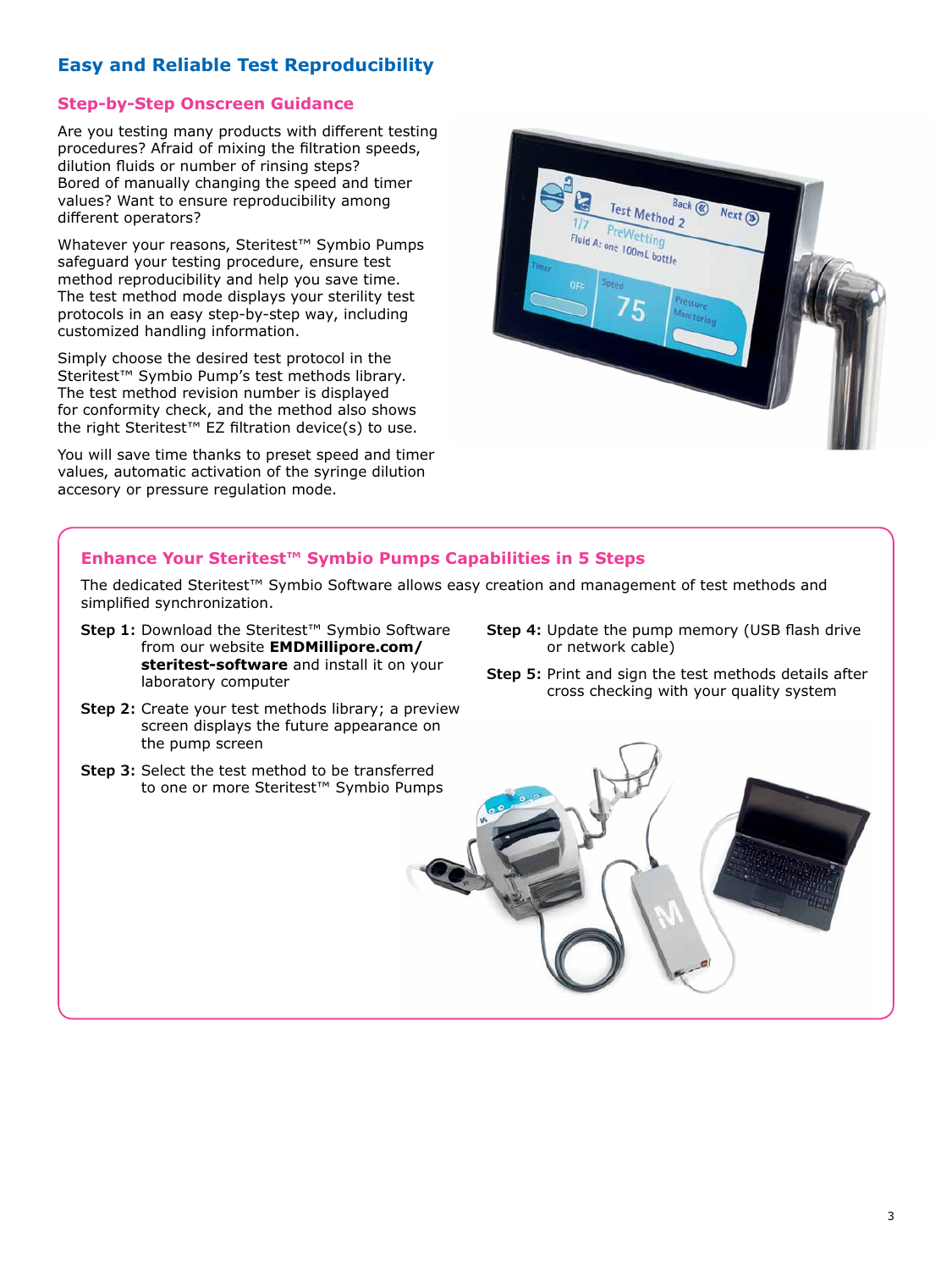# **The Perfect Fit for Your Testing Environment**

We understand the challenges and requirements of testing environments. That's why we have developed a complete set of pumps to suit the way you work.

# **Steritest™ Symbio LFH Pump**

With its compact design, the Steritest™ Symbio LFH Pump can be used comfortably in the smallest testing environments, including in the laminar flow hood, biosafety cabinet, cleanroom or even inside an isolator.



# **Steritest™ Symbio ISL Pump**

The Steritest™ Symbio ISL Pump is optimized for extremely convenient sterility testing inside isolators. Its table-integrated design offers more working space and loading volume in isolators.

What's more, its ergonomic buttons and knob can be easily operated while wearing isolator gloves. The pump is compatible with all standard round-table cutouts and is a perfect replacement for Steritest™ Integral and Steritest™ Equinox Isolator pumps (without table rework).



# **Steritest™ Symbio FLEX Pump**

This Steritest™ Symbio FLEX Pump is very versatile, and can be installed in multiple ways – in either an isolator or a laminar flow hood.

The pump is compatible with all standard round cutouts, and is also the perfect replacement for the Steritest™ Equinox Isofit, as it will also match its oval cutout without the need for table rework.

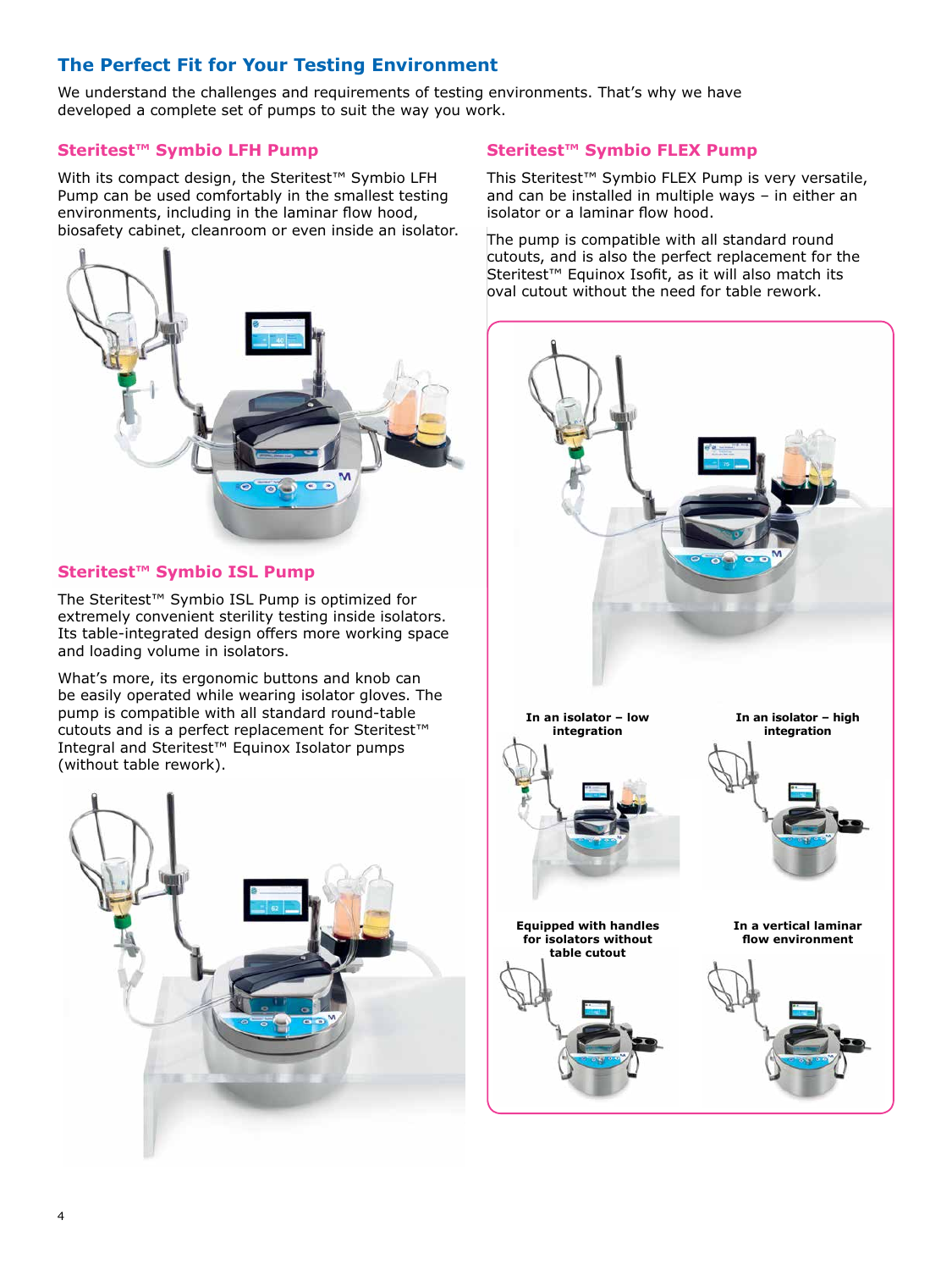# **Smart™ Accessories for Ideal Integration into Any Testing Environment**

# **Usage in Laminar Flow Hood**

#### **Steritest™ Communication Hub Holder for Hoods (Figure 1)**

- Easily attach the communication hub to one of the legs of the laminar flow hood
- Using the communication hub holder allows easy access to the pump's main switch, accessories connectors and keeps the floor free of cables

# **Steritest™ Symbio FLEX Handles (Figure 2)**

• Add those optional handles to your Steritest™ Symbio FLEX pump when used on feet in a vertical laminar flow hood

# **Usage in Isolator Without Cutting the Table**

#### **Steritest™ Connection Cable Extension with Tri-Clover Clamp (Figure 3)**

• Use the optional connection cable extension with Tri-Clover clamp for the connection of the Steritest™ Symbio LFH or FLEX Pump to the communication hub when used in an isolator

#### **VHP-Resistant Feet**

• The VHP-resistant feet are easy to install on Steritest<sup>™</sup> Symbio LFH or FLEX Pumps when used in an isolator

# **Steritest™ Symbio FLEX Handles (Figure 2)**

• Add those optional handles to your Steritest™ Symbio FLEX pump when used on feet in an isolator without a cutout



**Figure 1.** Steritest™ Communication Hub Holder for Hoods.



**Figure 2.** Steritest™ Symbio FLEX Pump with Handles.



**Figure 3.** Steritest™ Connection Cable Extension with Tri-Clover Clamp.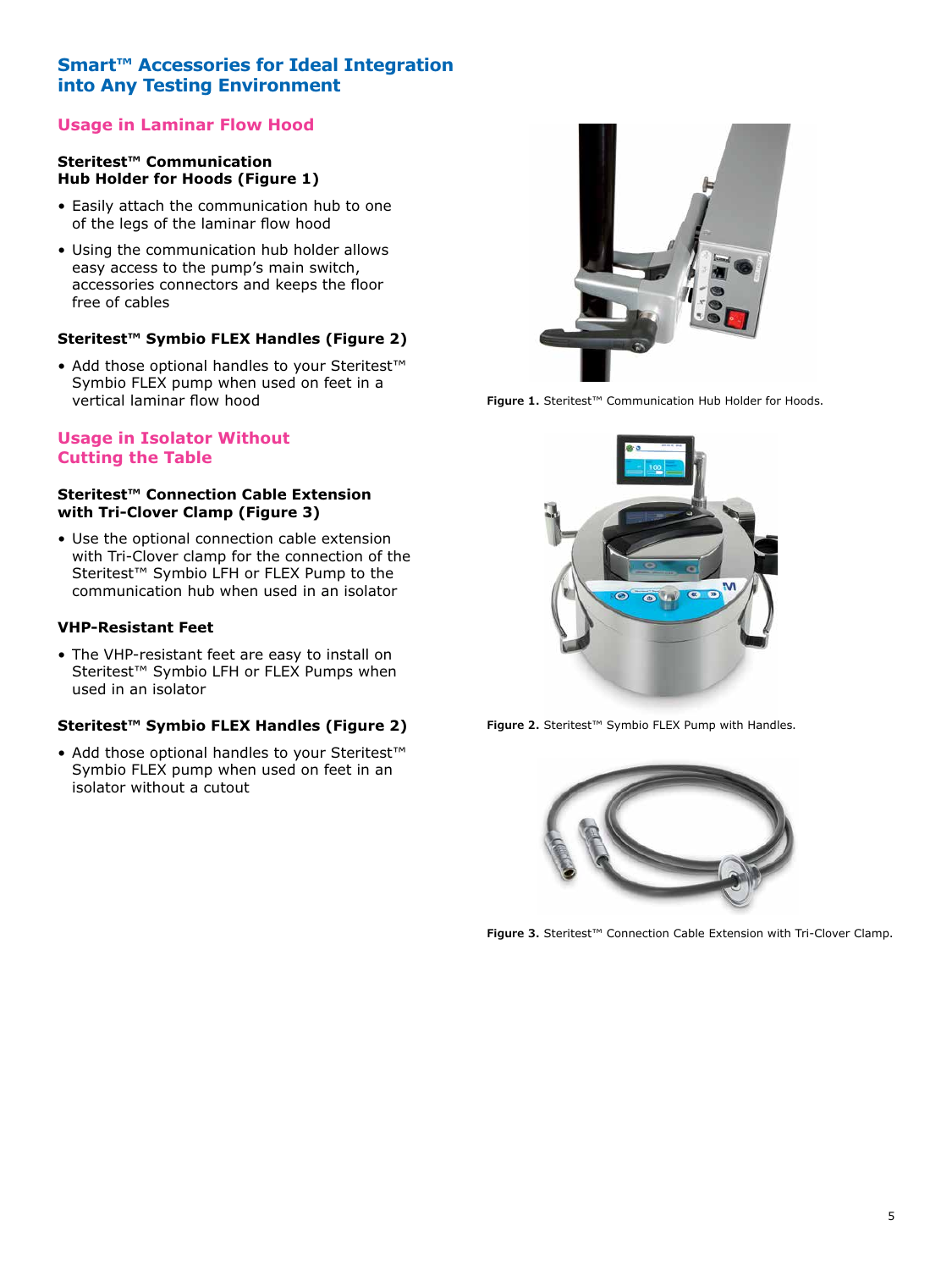# **Accessories for Streamlining Your Workflow and Increasing Safety**

Sometimes it's the little details that make a big difference. Steritest™ Symbio Accessories are designed to facilitate and increase the safety of your daily sterility testing work routine. To address your special requirements, accessories are available for a variety of different drug packaging configurations.

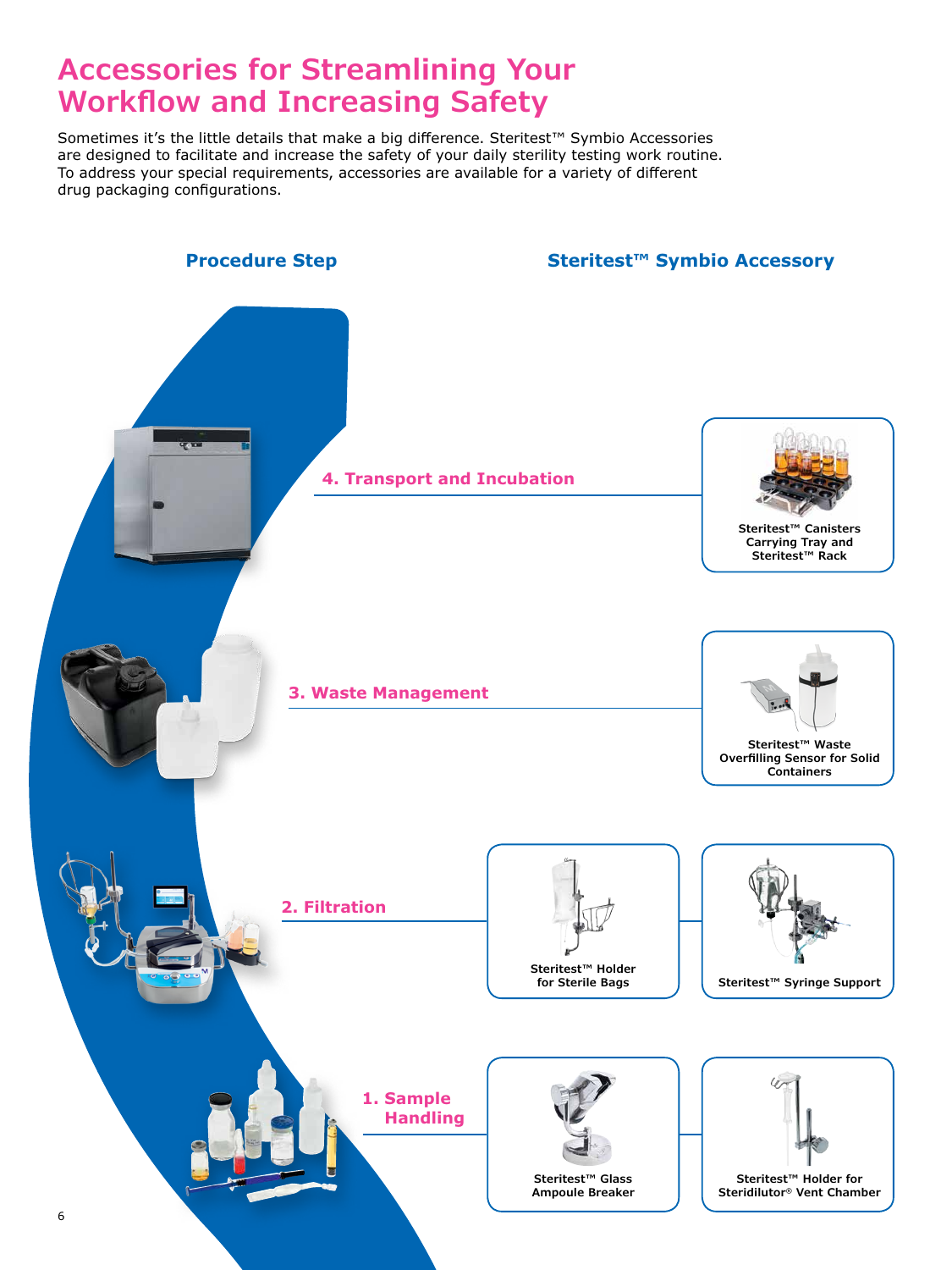#### **Steritest™ Glass Ampoule Breaker\***

- Keeps your bench clear of glass particles or droplets
- Glass parts are collected inside the container (up to 40 ampoules)
- Easy to empty
- Stable feet allow flexible placement in your testing environment

#### **Steritest™ Holder for Sterile Bags and Steridilutor® Vent Chamber\***

- Prevent vials from leaking when reconstituting powders by using the holder to keep the Steridilutor® Vent Chamber above the liquid level
- Free your work bench by hanging sterile bags on the holder hooks

# **Steritest™ Syringe Support\***

- Safe handling of syringes with needles
- Automatic dispensing of sterile fluid to dilute the content of the syringes, eliminating the need to turn the dilution bottle between syringes during testing

#### **Steritest™ Waste Overfilling Sensor for Solid Containers**

- User is warned via both an audible signal and visual alert on the Steritest™ Symbio Pump screen when the waste container is almost full
- Test in progress can be finished before the waste container is emptied or replaced

#### **Steritest™ Canister Carrying Tray and Steritest™ Rack\***

- Up to 20 media-filled canisters safely transported and incubated at once
- No more risk of canisters falling out

\*This accessory is autoclavable and resistant to vaporized hydrogen peroxide and peracetic acid decontamination cycles in isolators.

# **Safe Shipment of Your Steritest™ Symbio Pump**

• In order to ensure safe shipment of your Steritest<sup>™</sup> Symbio Pumps for their yearly maintenance, a special shipment case is available.



• Compatible with all Steritest™ Symbio Pumps.

| Steritest <sup>™</sup> Symbio Pumps                                              |                |                                                    |
|----------------------------------------------------------------------------------|----------------|----------------------------------------------------|
| Steritest <sup>™</sup> Symbio LFH Pump Kit, 2 media                              | 1              | SYMBLFH01WW*                                       |
| Steritest <sup>™</sup> Symbio ISL Pump Kit, 2 media                              | 1              | SYMBISL01WW*                                       |
| Steritest <sup>™</sup> Symbio FLEX Pump Kit, 2 media                             |                | SYMBFLE01WW*                                       |
| Steritest <sup>™</sup> Symbio<br><b>Pumps accessories</b>                        | 1              |                                                    |
| Steritest™ Symbio Software                                                       | 1              | <b>EMDMillipore.</b><br>com/steritest-<br>software |
| Steritest <sup>™</sup> Pump foot switch                                          | $\mathbf{1}$   | SYMBFSW01                                          |
| Steritest™ glass ampoule breaker                                                 | 1              | SYMBABR01                                          |
| Steritest <sup>™</sup> pumps syringe support                                     | $\mathbf{1}$   | SYMBSYS01                                          |
| Steritest™ Symbio waste overfill sensor<br>for solid containers                  | $\mathbf{1}$   | SYMBWFS01                                          |
| Pressure control kit for Steritest™ pumps                                        | $\mathbf{1}$   | <b>TO00PSI01</b>                                   |
| Steritest <sup>™</sup> holder for sterile bags<br>and Steridilutor® vent chamber | $\mathbf{1}$   | SYMBSVB01                                          |
| Steritest <sup>™</sup> Symbio communication<br>hub holder for isolators          | $\mathbf{1}$   | SYMBCHI01                                          |
| Steritest™ Symbio communication<br>hub holder for hoods                          | 1              | SYMBCHH01                                          |
| Steritest <sup>™</sup> Symbio pumps universal<br>shipment case                   | $\mathbf{1}$   | SYMBSCA01                                          |
| Steritest <sup>™</sup> Symbio VHP resistant feet                                 | $\overline{4}$ | SYMBFEE01                                          |
|                                                                                  |                |                                                    |

|               | Cat. No.                                                                           |
|---------------|------------------------------------------------------------------------------------|
| 4             | SYMBFEE02                                                                          |
| 1             | SYMBXTC01                                                                          |
| 1             | SYMBDSF02                                                                          |
| 8             | SYMBCAN08<br>Now available                                                         |
| $\mathcal{P}$ | <b>SYMBRACK2</b><br>Now available                                                  |
| 2             | SYMBFHA01                                                                          |
| $\mathbf{1}$  | SYMBFHR01                                                                          |
| $\mathbf{1}$  | SYMBFHV01                                                                          |
|               |                                                                                    |
| Varies        | Please refer to<br>our website or<br>contact your<br>local sales<br>representative |
|               |                                                                                    |
| $\mathbf{1}$  | SYMBA4VP1                                                                          |
| $\mathbf{1}$  | SYMBLTVP1                                                                          |
|               | Oty/Pk                                                                             |

\*Ask your local sales representative for the pump best suited for your testing environment and your local country code.

# **Ordering Information**

**Description Quarter Caterral Caterral Caterral Caterral Caterral Caterral Caterral Caterral Caterral Caterral Caterral Caterral Caterral Caterral Caterral Caterral Caterral Caterral Caterral Caterral Caterral Caterral**